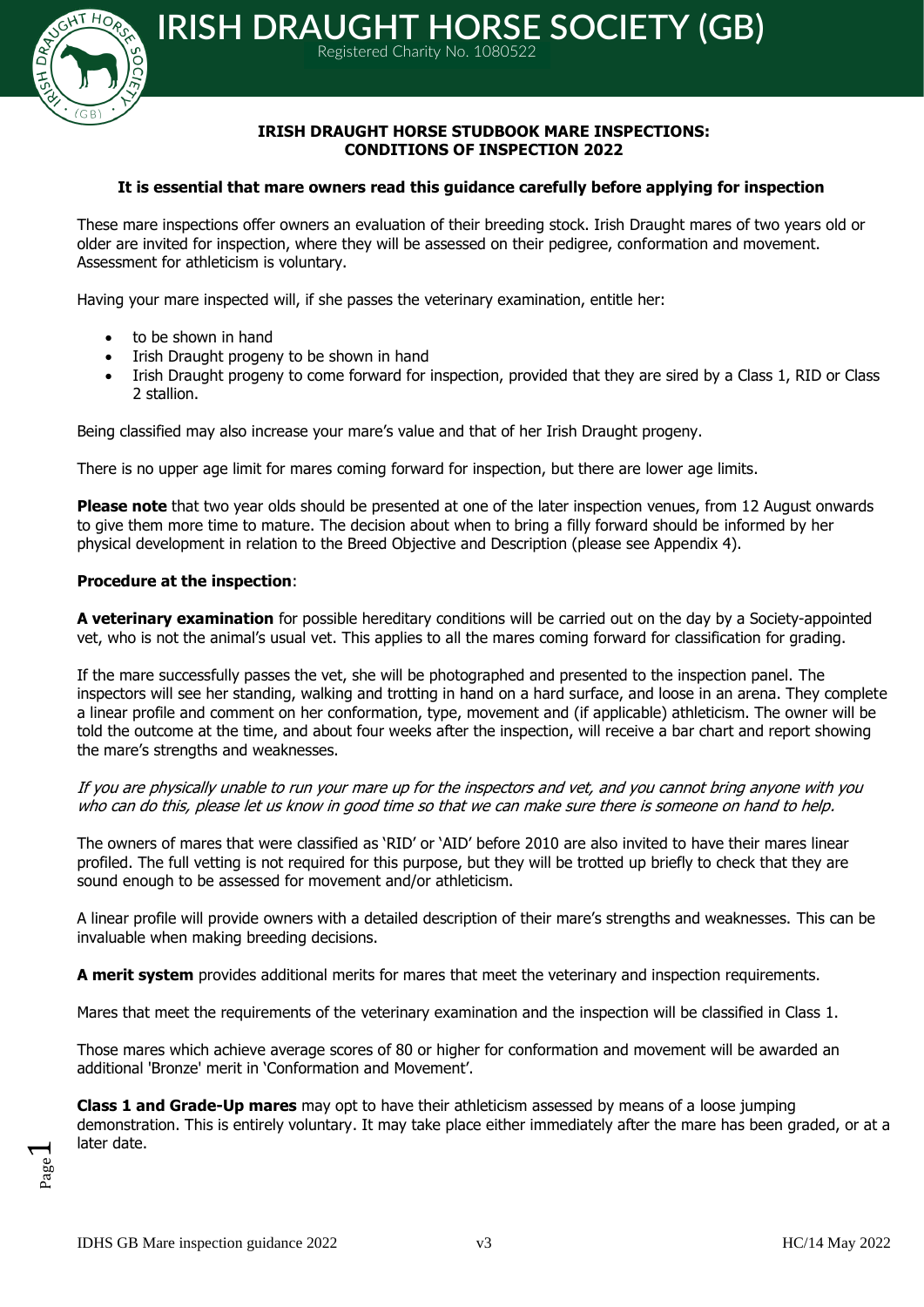Mares that achieve a score of 70 or higher in their athleticism demonstration will receive a Bronze merit in Showjumping. These merits may assist mare owners with demonstrating the added value of their mare when selling them or their progeny.

In Great Britain, from 2021 onwards, all mares which achieve a Bronze Merit on inspection (either in show jumping or conformation and movement) will receive a special rosette, kindly donated by the Chief Inspector, Mary Wilson.

# **Applications for mare inspections MUST be returned before the relevant closing date**.

Inspection dates are spread over a four-month period to accommodate as many people's needs as possible, e.g. mares that are due to foal, at stud or being presented for shows. Venues have been arranged based on expressions of interest received by 14 May. They cover all three countries, Scotland, Wales and England.

A list of **provisional** inspection venues for the mares is posted on our web site during early May. Whether or not an individual venue is viable will depend on the number of paper application forms received by the relevant closing date.

When we came to set up venues for 2022, we found that in response to rising fuel and staffing costs, many vets have raised the fees they charge to the Society. This is due to a multitude of economic factors, including some that were unforeseen when we set the fees (for example, the war in Ukraine). This fee increase has not been passed on to mare owners for 2022, but there will have to be an increase in fees next year.

Because we are now paying vets a fixed rate per mare plus travel costs, the more mares that we have at each venue, the less likely we are to lose money. There is no set minimum number of mares to make a venue viable, because we try to be as flexible as possible. A minimum of four mares is a rough guide. It is not unusual for mares to withdraw at short notice, which can leave us with three, or fewer.

If we were left with only one or two mares at a venue, this would almost certainly not be financially viable and we may have to merge it with another venue. In making decisions about viability, we take into account geographical location, mare numbers and ease of transport in that area. For example, we may be more flexible if the venue is not a major detour from the inspection route and if it is at a veterinary practice, so that we are not paying the vet to travel. Every situation is taken on its own merits.

### **The revised closing dates are:**

**Mid-summer mare inspections -** to be held in June and July: mares must be three years and over – the closing date is now **31 May 2022.**

**Later summer mare inspections -** to be held from 12 August onwards, and all September dates: mares must be two years and over – the closing date is still **15 July 2022.**

**No late applications can be accepted.** This is because of the large amount of planning and administration to be completed for each venue. Thank you for your understanding.

### **Please POST your application first class (not Special Delivery) to – Heather Chaplin, Middle Munty Farm, Churchstanton, Taunton, Somerset TA3 7RH.**

| <b>Type of inspection</b>                                                                                                                                                                                                                                                                                                                                                                                                                                                      | <b>2022 fees</b> |
|--------------------------------------------------------------------------------------------------------------------------------------------------------------------------------------------------------------------------------------------------------------------------------------------------------------------------------------------------------------------------------------------------------------------------------------------------------------------------------|------------------|
| Grading of uninspected Irish Draught mares and geldings eligible for Class<br>$\bullet$<br>1, and Sport Horse Register mares eligible for Supplementary Grade Up.<br>This fee includes voluntary athleticism assessment if requested.<br>Re-inspections of animals previously classified Class 2<br>The fee includes vetting on the day of inspection by a Society-appointed vet<br>and all passport-processing costs.                                                         | £180 inc. VAT    |
| Linear profiling of RID and AID mares that were graded before 2010.<br>Athleticism assessment for Irish Draught mares that have already been<br>inspected and classified RID, Class 1, AID/ Supplementary Grade Up.<br>Mares previously classified as RID or AID will need to be linear profiled,<br>$\bullet$<br>but this is included in the £100 fee.<br>The fee includes a brief trot-up on the day to check for obvious unsoundness,<br>and all passport-processing costs. | £100 inc. VAT    |

Page  $\boldsymbol{\sim}$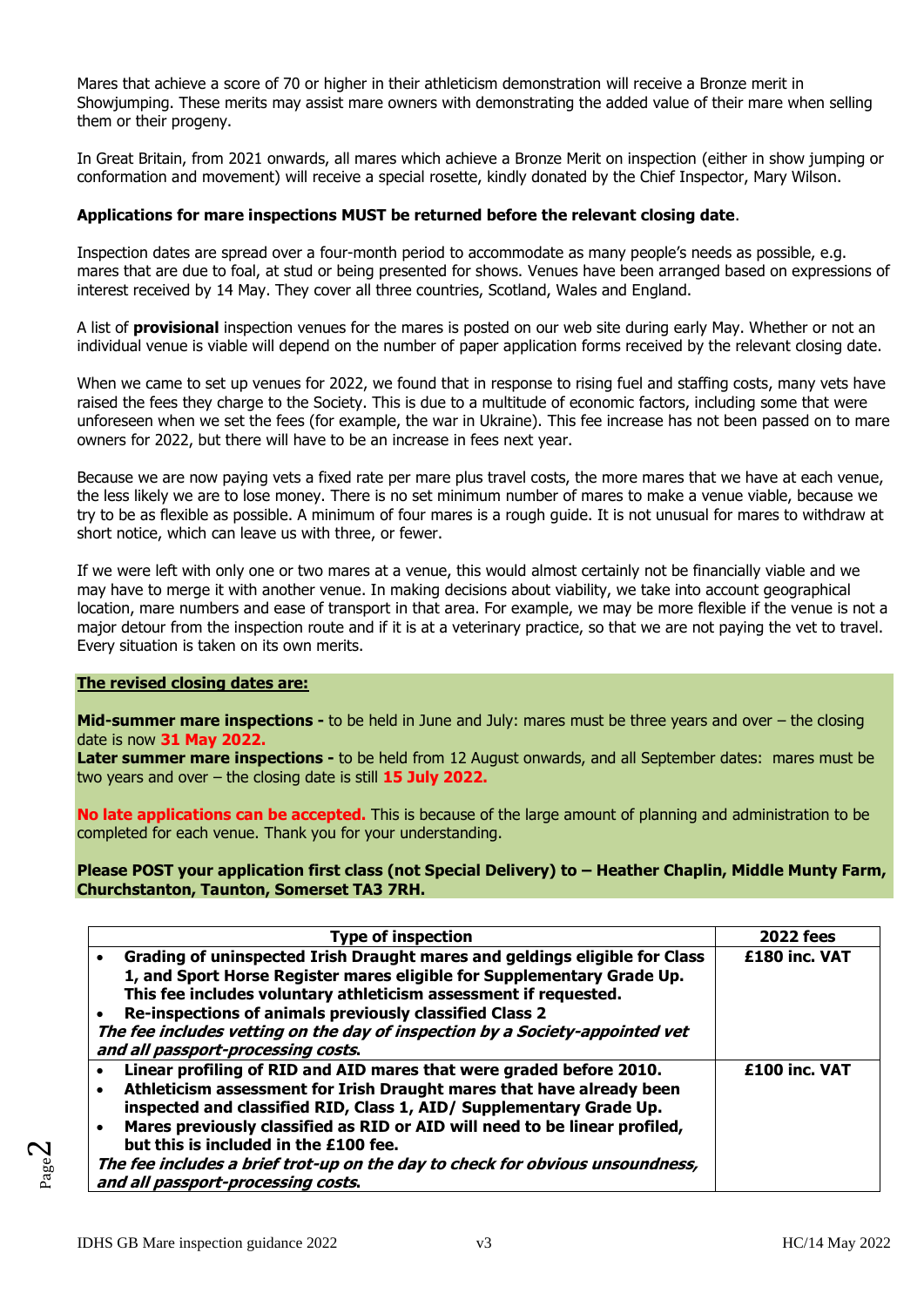**Refunds and fees carried forward:** These can normally only be considered if you have to withdraw due to circumstances beyond your control. For example, you will be refunded if your horse has a confirmed veterinary condition that prevents her from being brought forward or if we have to cancel or merge a venue and you cannot make any of the other venues.

If you decide not to attend and there are no extenuating circumstances, we may not refund your fee, especially if we have incurred costs (such as a deposit) that we cannot recoup.

Members postponing on veterinary grounds can opt to have their fee carried forward to the following year if they wish.

# **CONDITIONS OF IRISH DRAUGHT HORSE STUDBOOK MARE INSPECTIONS**

- The owner must be a full and current member of the Irish Draught Horse Society (GB)
- Horses bred overseas or registered with another passport-issuing organisation (PIO) must have had their passports overstamped (endorsed) by the IDHS (GB)
- The horse must have been formally 'named' and transferred into the correct ownership. For horses resident in Great Britain, irrespective of where they were bred, this will be the IDHS (GB).
- Vaccinations MUST comply with current FEI/Showing Council guidelines (please see Appendix 1 below)
- Your application must be complete and the fee paid, preferably using our secure online facility. This is easy to use and a great help to our inspection administrators.
- Mares must be adequately trained and fit to take part in all aspects of the inspection, including the athleticism phase (where applicable)
- Mares must be fit to be handled at the inspection, including handling by veterinary surgeons appointed by the Society.
- The Society and its veterinary advisors reserve the right to refuse to carry out an inspection of any mare which is not in a suitable condition for inspection, or in instances where it may be unsafe to proceed with the inspection.
- Mares should be are clean, tidy and fitted with a bridle. Plaiting or braiding looks attractive, but is not essential.
- Please avoid dressing the mare's feet or legs with oil because it makes the limbs more difficult for the vet to handle.
- All horses will be measured by the examining veterinary surgeon immediately before the inspection. These measurements shall be regarded as official measurements for the purpose of classification in the Irish Draught Horse studbook and the IDHS (GB) Breed Register.
- Mare owners must bring the mare's **passport** and all the necessary equipment to the inspection. The passport must be handed in before the vetting commences.
- Mares will be photographed at the inspection and these photographs may be used in the Society's publications or website.
- For safety reasons, foals MUST be led during the inspection, particularly at larger or more public venues such as the Annual Breed Show, veterinary hospitals or Moreton Morrell.
- Blood and urine samples may be taken on the day of inspection and may be subject to screening for substances listed on the FEI 'Equine Prohibited Substances' list (see [www.feicleansport.org\)](http://www.feicleansport.org/).
- Failure to satisfy the above conditions may result in a mare being disqualified from inspection/classification.

Please note that incomplete applications may be returned.

The relevant IDHS (GB) forms and payment facilities are on our website at **[www.idhsgb.org.uk](http://www.idhsgb.org.uk/)**

### **Passports can be updated by:**

IDHS (GB) PASSPORTS. Holme House, The Dale, Ainstable, Carlisle CA4 9RH

Email: [passports@idhsgb.org.uk](mailto:passports@idhsgb.org.uk) Tel 01768 870523 (Available 9-00am to 5-00pm Monday – Friday)

 Please do not send your inspection applications to our passport administrators, as they will only have to send it on to the inspection team.

Page ო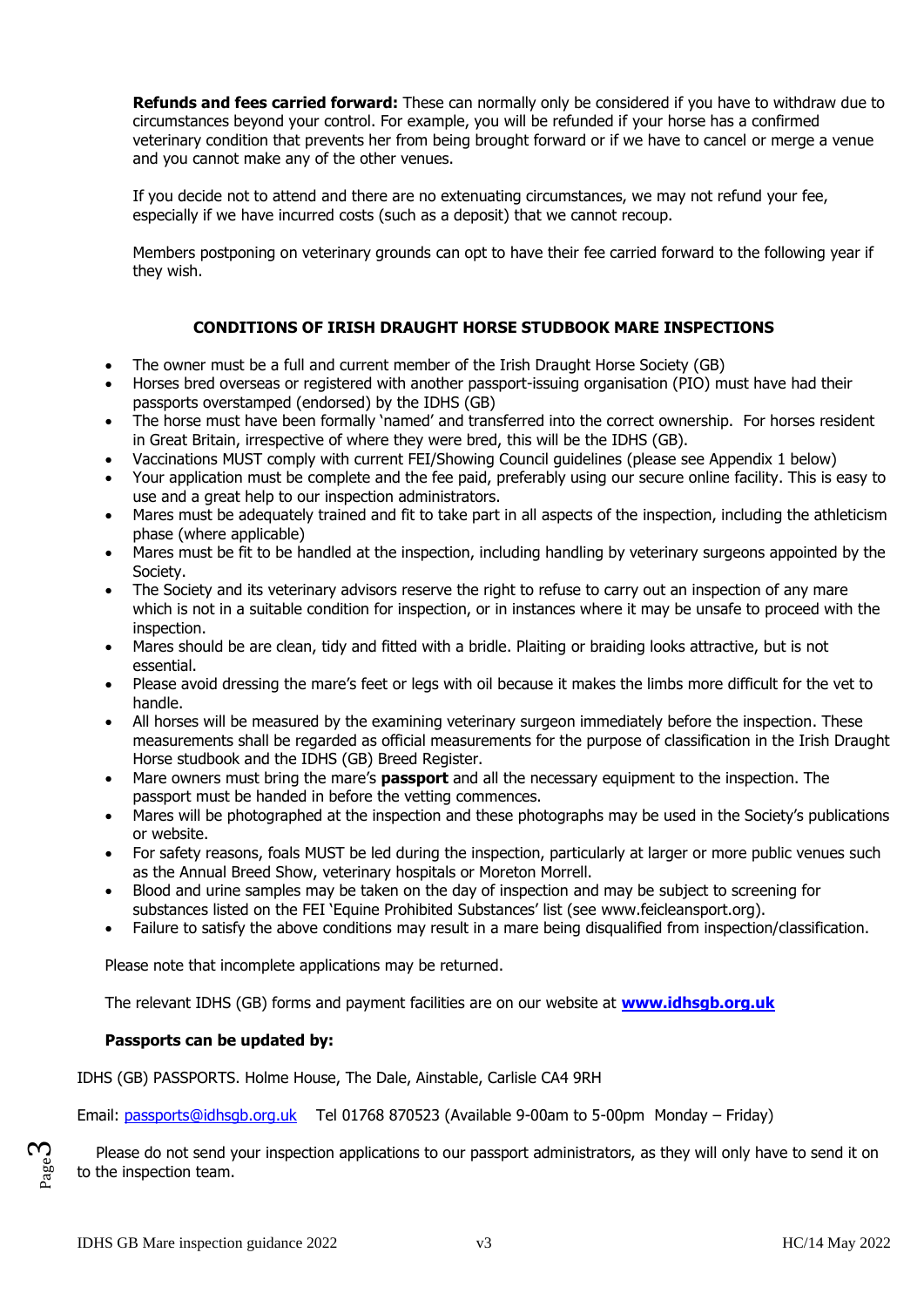### **COVID -19**

Depending on any new variants and the risk level at the time, everyone attending inspection venues may be asked to produce evidence of compliance with COVID-19 vaccination. This will depend on government advice. In any event, please do not attend a venue if you have symptoms of COVID-19 or if you have recently tested positive (government guidelines must be followed, please, regarding the quarantine time limit – these change, so we have not included a time limit here).

**Please pay your inspection fee online on our web site at [www.idhsgb.org.uk](http://www.idhsgb.org.uk/) then post your completed, signed application to:**

IDHS GB Inspections, Middle Munty Farm, Churchstanton, Taunton, Somerset TA3 7RH Tel. 01823 601625 (calls before 6.00 p.m. please).

PLEASE DO NOT POST USING SPECIAL DELIVERY. If you pay by cheque (we much prefer online) please make sure it is made payable to 'IDHS (GB)'.

Finally, please don't use Facebook to ask specific questions about the inspections – otherwise, we may miss your question, or someone may inadvertently give you the wrong advice. Please email the inspection team, or ring the number above.

Email: [inspections@idhsgb.org.u](mailto:inspections@idhsgb.org)k

#### **Eligibility for Class 1 inspection**

Mares must be sired by a stallion that is classified as 'Class 1, RID (GB), Class 2, Grade 2 GB or RID (Canada) or RID (USA). They must be out of a dam that is classified as RID, Class 1, Class 2, AID or Grade-Up in the Irish Draught Horse Studbook or the IDHS (GB) Breed Register.

The progeny of Irish Draught Horse stallions or mares of Class 3 (Section 2 – S2 of the Irish Draught Studbook in Ireland) are **not** eligible for inspection.

#### **The progeny of Class 4/Uninspected mares and stallions:**

Please see the note in the paragraph below about the Irish Horse Board Inspection Amnesty review. This will be updated when the Irish Horse Board has met to consider the outcome of the Task Force.

#### **Eligibility for Class 1 Inspection (Amnesty):**

An amnesty was in place between 2017 and 2021 for mares that were by a Class 4 (Uninspected) Irish Draught stallion or out of a Class 4 (Uninspected) Irish Draught mare. During that period, many more animals were born to uninspected parents and were too young to be inspected while the Amnesty lasted.

The Amnesty ended in December 2021. We understand that the Irish Horse Board plans to reinstate the Task Force to review the Amnesty. They will be considering whether or not to extend it for a period to allow uninspected animals to come forward. It seems likely that this decision will be made in time for the 2023 inspections, but probably not this year.

When the Board decides this matter, we will inform all owners who have applied for inspections. In the meantime, if you have an animal by or out of an uninspected parent, please send in an expression of interest form. You do not need to pay your fee until you have been told that your mare is eligible to come forward.

### **Eligibility for Grade-Up Register Inspection**:

To be eligible for classification in the Supplementary Grade-Up Register Section of the Irish Draught Studbook, mares must be classified in the main section of the Irish Sport Horse Studbook or the IDHS (GB) Sport Horse Register.

Page 4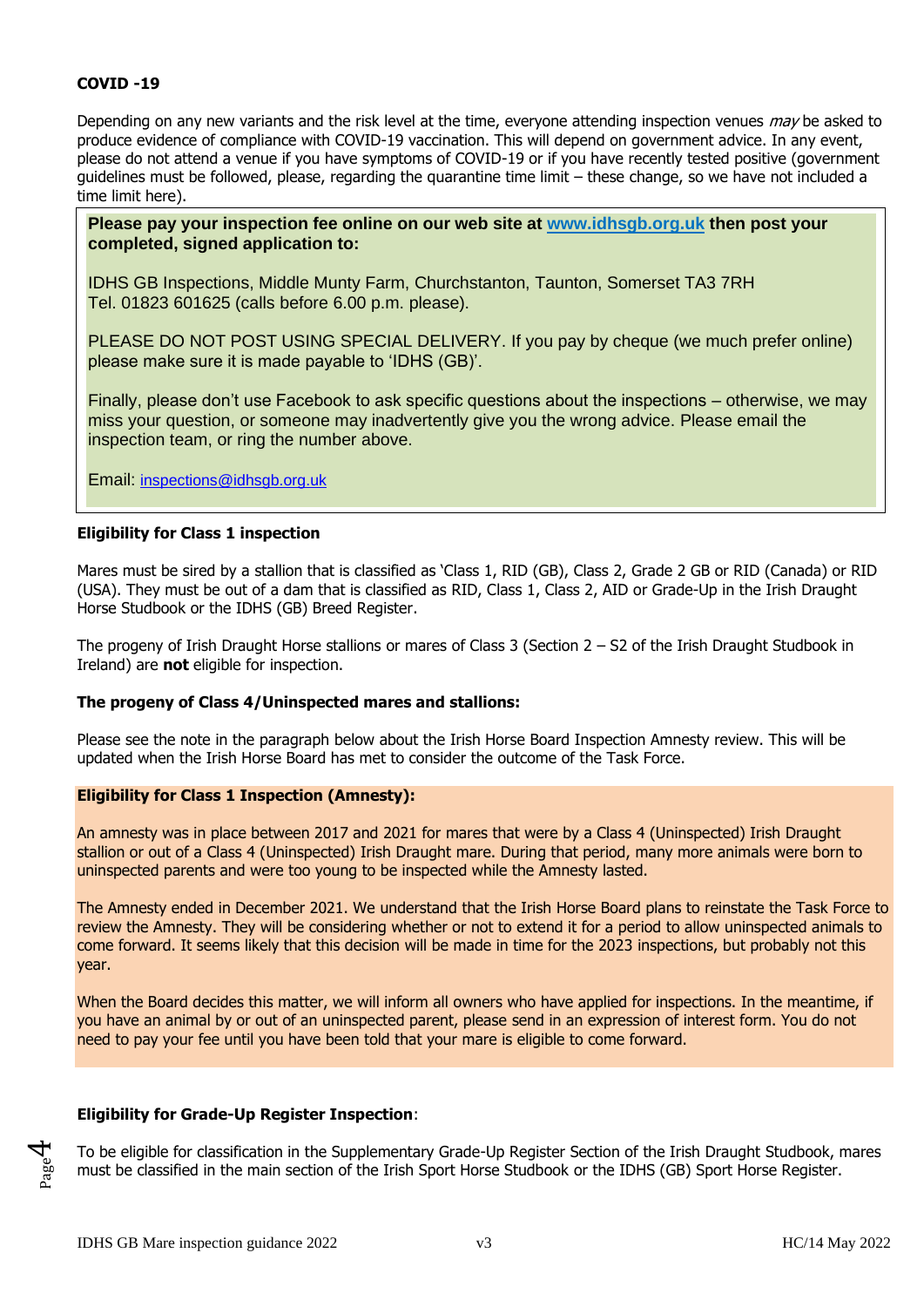One parent (either the dam or the sire) must be classified as CLASS 1, RID or 'RID GB'. The other parent will be a sport horse.

The mare must have three grandparents classified as CLASS 1, RID or 'RID GB', in other words she will be three quarters Irish Draught. Her fourth grandparent must have **documented pedigree** and can be:

- a Thoroughbred registered in Weatherby's General Stud Book (not the Weatherby's non-TB Register)
- a registered Connemara Pony
- a registered Irish Sport Horse with a recorded pedigree of Thoroughbred/Irish Draught/Connemara pony descent ONLY.

Horses that are eligible for classification in the Main Section of the Irish Draught Studbook or the IDHS (GB) Breed Register cannot be classified in the Supplementary Section (Grade Up Register) of the Register.

These rules are quite complicated, so if you are not sure whether your mare is eligible for Grade Up, please enquire and we will check for you.

Mares that are classified in the Supplementary Section (Grade-Up Register) will retain their original classification in the Irish Sport Horse Studbook or the TSR (traditionally-bred) section of the IDHS (GB) Sport Horse Register and their passports will reflect that they are also classified in the Supplementary Section (Grade Up Register) of the Irish Draught Horse Studbook or our Breed Register.

These mares are very important to the breed. They can potentially produce a Class 1 stallion or mare, if put to a Class 1, RID or Class 2 Irish Draught stallion. They are eligible for Merit awards. They can also come forward for a Hornby Premium inspection with a foal at foot, provided that the foal is by a Class 1 or RID stallion.

# **CLASSIFICATION OF IRISH DRAUGHT HORSE MARES FOLLOWING INSPECTIONS**

- 1. Classification of all horses will be completed after the inspection. In the vast majority of cases, passports are stamped on the day.
- 2. Classification is confirmed once any appeal or specialist veterinary referral has been completed. The inspection administration team will issue the bar chart. We try to do this as quickly as possible but this process may take up to six weeks, depending on workload. Results will not appear on the website until this work is complete.
- 3. Horses that meet the pedigree and veterinary requirements and achieve minimum required scores in conformation, type and movement will be classified as Class 1 in the Irish Horse Register and in the Irish Draught Horse Society GB breed register.
- 4. Class 1 mares and geldings that achieve average scores of 80 or higher for both movement and conformation will be awarded a Bronze Merit in conformation and movement.
- 5. Horses that meet the pedigree and veterinary requirements but which do not meet the inspection requirements for Class 1, will be classified as Class 2 in the Irish Draught Horse Society GB Breed Register.
- 6. Horses that do not meet the veterinary requirements will be classified as Class 3 in the parent studbook in Ireland and in the Irish Draught Horse Society (GB) Breed Register.
- 7. 'Uninspected' is the term used for animals registered in Great Britain from 2014 onwards, for uninspected Irish Draught horses. These were formerly known as Class 4, a term which will appear on passports for horses born between 2012 and 2014 inclusive. This change in terminology is in line with the Task Force recommendations 2014.
- 8. Passports issued since January 2016 (including duplicate passports for older horses) are riveted and cannot be dismantled to change information, including the terminology used for Class 4 horses. As inspection grades are not a regulatory issue, Defra have indicated that a sticker may be issued by our passport providers to amend inspection grades on the pedigree pages of passports. Owners must never amend passports because it could invalidate them.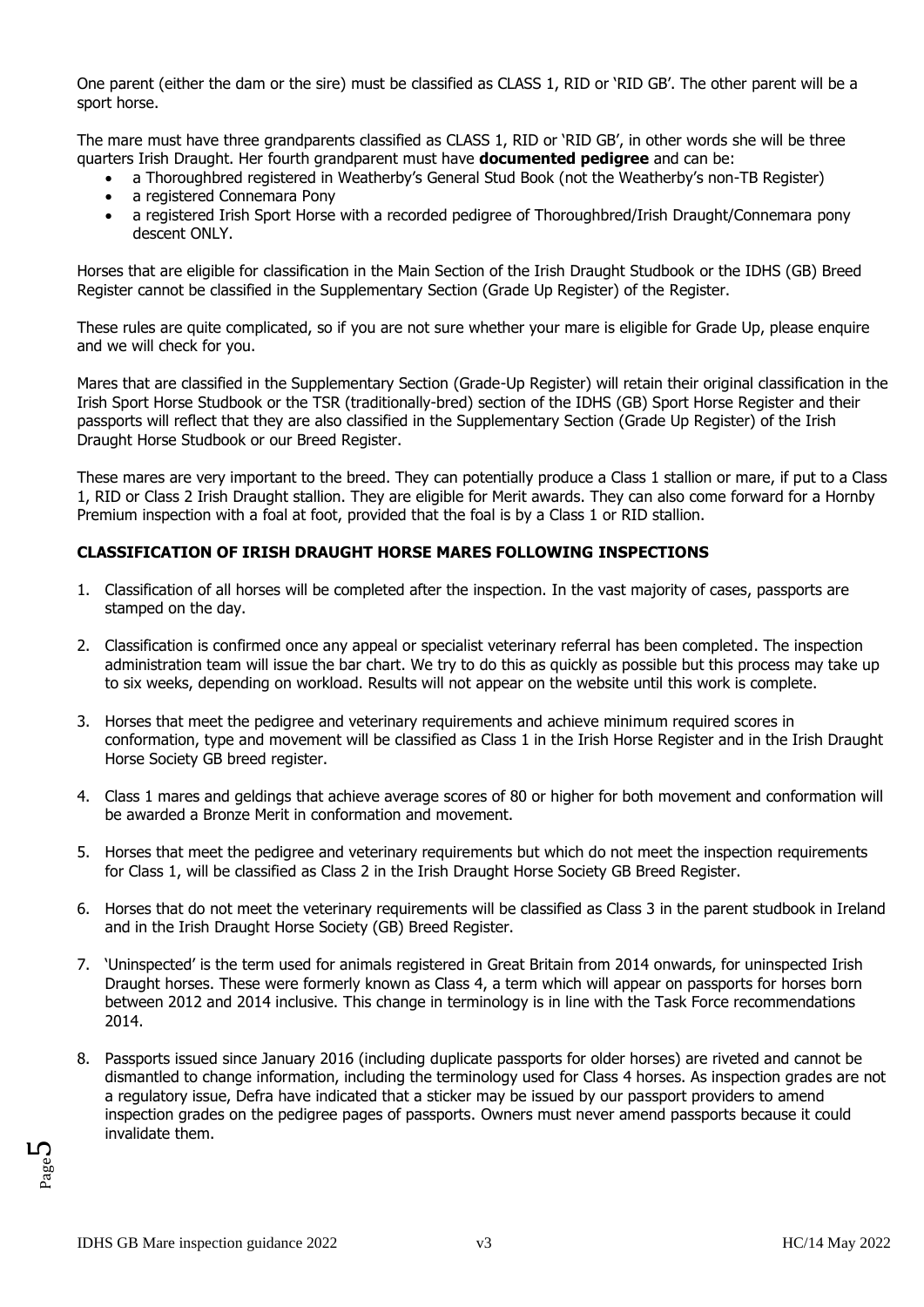- 9. The inspection classification awarded on the day will be stamped into the mare's passport by the inspection administrator. The exceptions to this will be animals referred for further follow-up veterinary examination due to a condition detected on the day, where the final classification will not be known until that examination is complete and a report has been received.
- 10. Temporary passport documents will be issued only when there is no alternative but to retain the passport. This cannot be done for horses brought over from Ireland who are returning there immediately after the inspection, because these documents are not valid for international travel.

# **CLASSIFICATION OF RID AND AID MARES FOLLOWING LINEAR PROFILING**

- 1. Mares that are classified as 'RID' in the Irish Draught Studbook in Ireland or in the IDHS (GB) Breed Register will be classified as 'Class 1' following the linear profiling process.
- 2. Mares that are classified as 'AID' in the Irish Draught Studbook in Ireland or the IDHS (GB) Breed Register will be classified as 'Grade Up' following the linear profiling process.
- 3. 'RID' or 'AID' mares that are presented for linear profiling with an obvious (heritable) veterinary condition will be disqualified.

### **CLASSIFICATION OF EXISTING CLASS 1 AND GRADE-UP REGISTER IRISH DRAUGHT HORSE MARES FOLLOWING SUBSEQUENT PRESENTATION FOR JUMPING MERITS**

- 1. Class 1 and Grade-Up mares that participate in the loose jumping phase of the inspection and achieve a score of 70 or higher will be awarded a Bronze Merit in showjumping.
- 2. Class 1 and Grade-Up mares that participate in the loose jumping phase of the inspection and do not achieve a score of 70 or higher will remain classified as 'Class 1' or 'Grade-Up Register'.
- 3. Class 1 mares that are required to undergo a veterinary inspection after being presented for jumping merits with an obvious veterinary condition will be classified as 'Class 3' if they fail to meet the veterinary requirements.
- 4. Grade-Up register mares that are required to undergo a veterinary inspection after being presented for jumping merits with an obvious veterinary condition will retain their original classification in the Irish Sport Horse Studbook or IDHS (GB) Sport Horse Register if they fail to meet the veterinary requirements.

**Note:** Class 1 Irish Draught mares or Grade-Up register mares will not be required to undergo a veterinary examination unless the mare is presented at inspection for jumping merits with an obvious veterinary condition. Mares that are presented with an obvious veterinary condition will be required to undergo a complete veterinary examination.

### **INSPECTION APPEALS**

### **Inspection result appeal**

Owners who are not satisfied with the results of the inspection will be given the opportunity to represent the horse for one repeat inspection, under a different inspection team, at a future date. The mare or gelding will have to be vetted again. The full inspection fee is payable.

In addition to the single opportunity for re-inspection described above, the owner may appeal in writing **within 28 days of the inspection outcome letter.**

The IDHS (GB) reserves the right to charge a fee for an appeal inspection outside the normal inspection programme.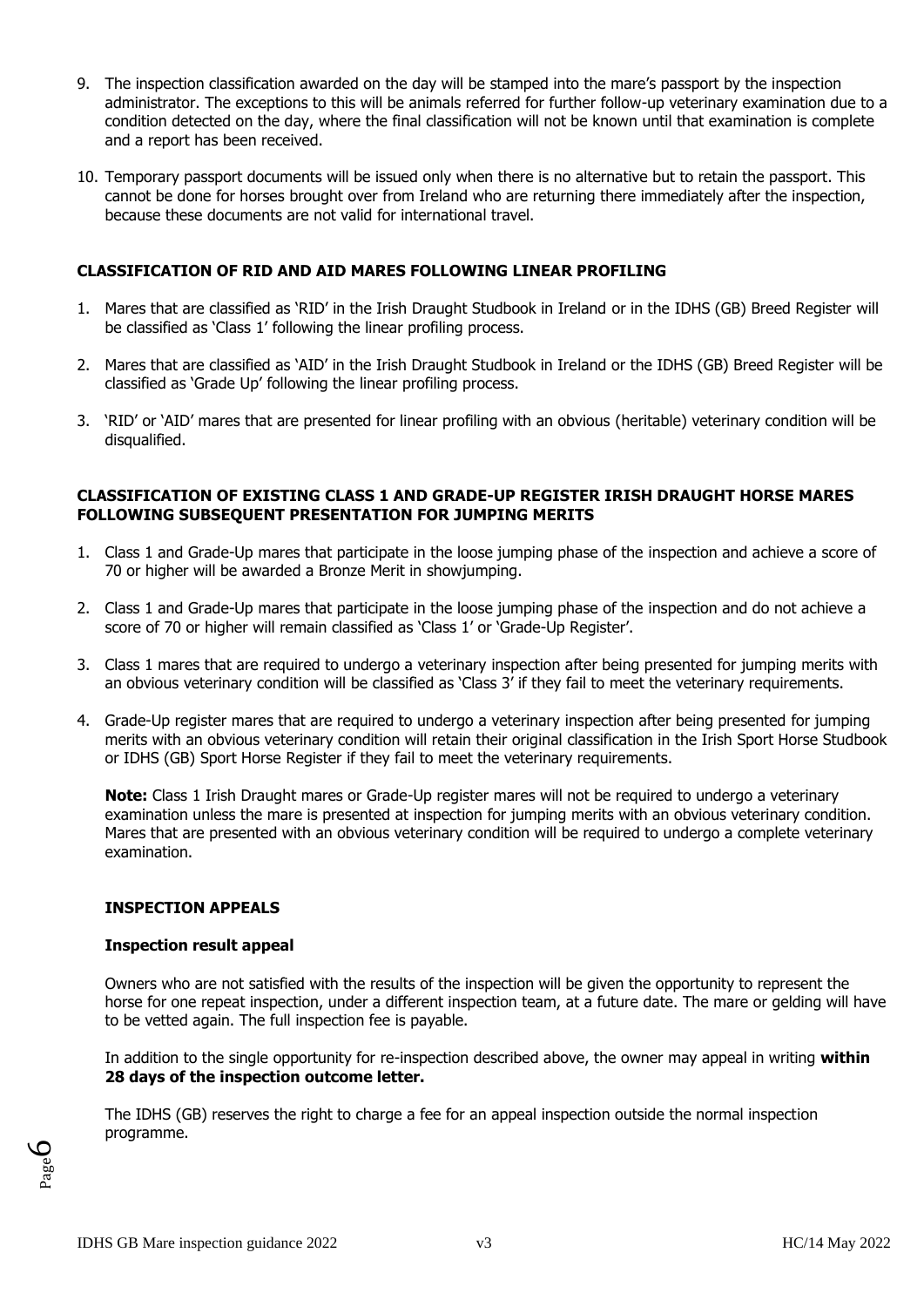### **Veterinary Examination Appeal**

Owners of horses that do not meet the requirements of the veterinary examination can appeal the results of the examination, providing that they apply to the Society **within 28 days of the veterinary examination.** The horse may be re-examined by a mutually-agreed specialist for a second opinion.

To save time and expense, owners must NOT make their own arrangements for a second veterinary opinion without consulting the Society first. The second examination will only be carried out in respect of the condition for which the horse was failed at the initial inspection. The cost of the examination must be borne by the owner of the horse.

# **The decision of the appeal vet is final.**

# **APPENDIX 1: EQUINE INFLUENZA (SUBJECT TO CHANGE)**

Equine Influenza and Tetanus vaccinations are a compulsory requirement for all horses registered with the Irish Draught Horse Society (GB), in order to bring your horse forward for inspection or to show him/her at our affiliated shows.

Inspection venues will NOT admit unvaccinated horses, unless an agreement is made that all the horses attending a given venue will be unvaccinated.

The requirement for the first three vaccinations is as follows:

- The first two vaccinations must be 21 92 days apart, with a third booster between 150-215 days after the second dose.
- Thereafter, there should normally be an annual booster vaccination within 365 days, but the current FEI ruling for certain competition horses is for a six-monthly booster as opposed to an annual booster.

This rule may be subject to change, in line with guidance from the FEI/BEF. Any changes affecting our affiliated shows and inspections will be notified via the Society's web site at [www.idhsgb.org](http://www.idhsgb.com/)

### **Newly-vaccinated horses:**

Your horse must, as a minimum:

- Have had the first two initial doses of equine influenza vaccine
- The administration of these doses must be recorded on her passport before you bring your horse to the venue.
- The second dose must be given not less than seven days before travel to the inspection.

### **Booster vaccinations:**

- Must be within date
- There must be seven clear days before the booster is due, and if just given to the horse, seven days clear before travel.
- The additional or 6-month vaccine can be done at any time. No clear days are required, other than the annual stipulation.

Any equine companion animals travelling with the horse must also be vaccinated.

If your horse develops a cough, snotty nose or seems unwell, do not travel him or her and stay at home. Contact your vet for advice.

Vaccination records on passports will be checked on arrival. Horses must not be unloaded before this has been done.

Animals with no passport, unvaccinated or obviously unwell horses will not be permitted to enter the premises.

Page  $\overline{\phantom{a}}$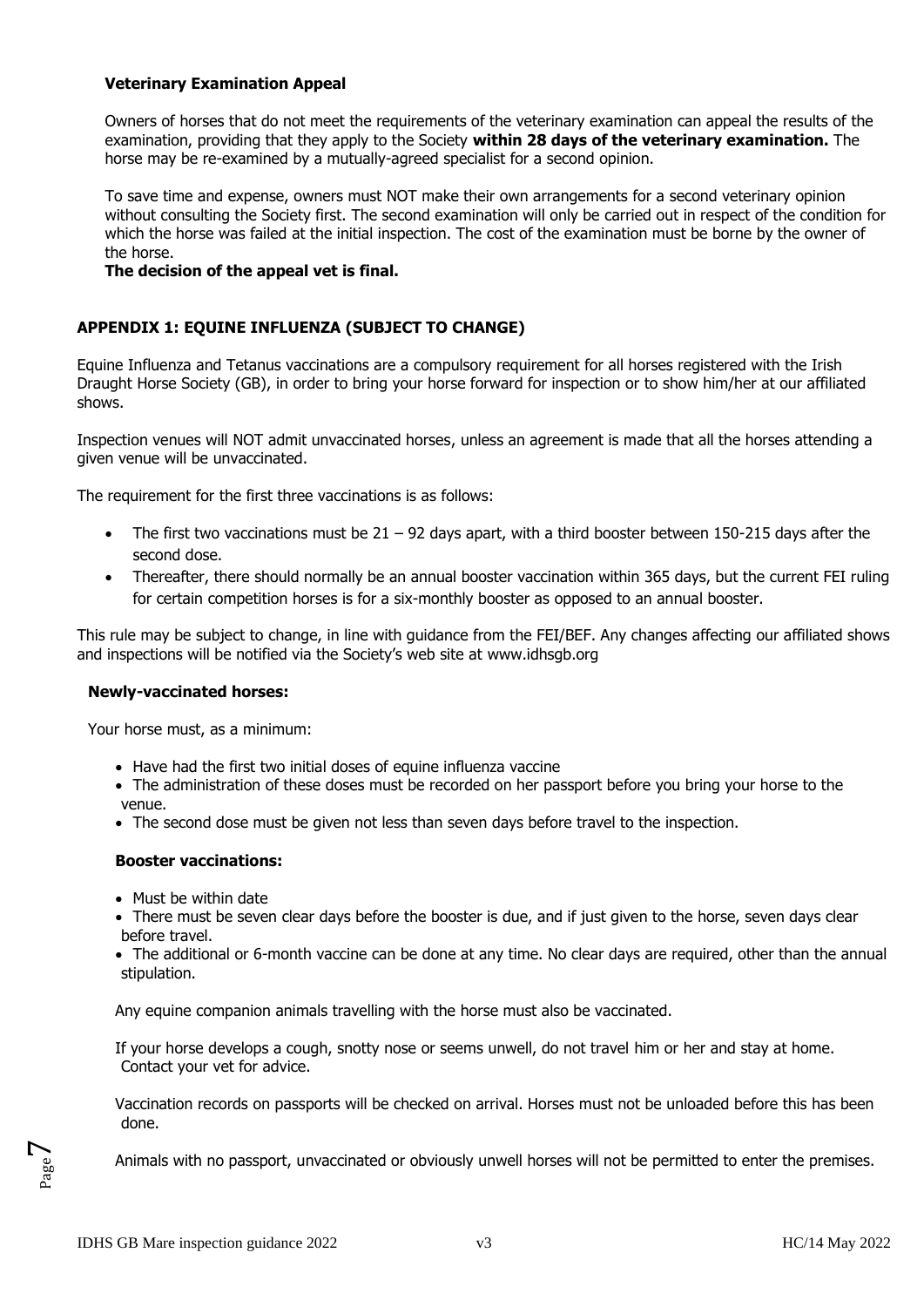# **APPENDIX 2: ARENA AND JUMPING LANE (2 September, Moreton Morrell ONLY)**

Please note that jumping is entirely voluntary for mares. The information in Appendix 1 is only relevant for mare owners if you present your mare for a Bronze Merit Award in Athleticism at Moreton Morrell. Assessments for athleticism are only held at this one venue because we have the arena team and jumping lane there to facilitate this.

Note: Horses are permitted to wear front tendon boots for the free gait assessment or the free athleticism/jumping assessment. If, in the opinion of the panel, the movement of the horse is affected in any way, the panel reserve the right to request the removal of the front boots. The use of boots/bandages on the hind legs is not permitted.

**Please ensure that you prepare your horse according to the jumping lane dimensions in this document.**  If you do not prepare your horse adequately, it is unfair on her and she will not perform to her optimal ability.

The size of the indoor arena is 60m x 23m. The inspectors will be in the arena, as will the arena party of five or six people.

Each stallion or mare (only if she is undertaking the athleticism assessment) will normally be required to jump through the jumping lane at least six times. The jumping lane consists of three fences. The selection panel may use their discretion as to the number of attempts they wish to assess each horse over the obstacles and the height of the fences, however the maximum height of the fences for 3-year-olds will be 1.00m.

If in the opinion of the selection panel a horse is jumping in an unnatural manner, the selection panel reserves the right to award zero points for their assessment of the horse's athleticism/jumping ability.

The panel reserves the right to terminate the athleticism assessment on welfare grounds if the horse is insufficiently prepared for the task.

A diagram of the lane is below. This is not to scale. The heights of the jumps are as in the table below, and horses jump anticlockwise.

There is a placing pole on the ground 3m from the end wall of the school, angled at 45 degrees. It is important to practice with this pole in place, as it does make a difference to how horses approach the lane.

Coloured jump poles are used. The sides of the lane will be jump stands and poles. We do not use Heras panels around the lane in Great Britain, because they are not designed for equestrian use.

**Fences are placed as follows:** fence A is 6m from the end wall and 3m from the centre of the placing pole; fence B is 6.8m from (A) and fence C is 7.3m from fence B.

The owner or handler stands in the left hand diamond and the inspection team in the right hand diamond on the diagram below.

#### **Athleticism Assessment under Saddle**

The owners of mares that are 4 years or older that have chosen to do this element under saddle on their application form will have their horse's athleticism assessed by jumping over a course of fences.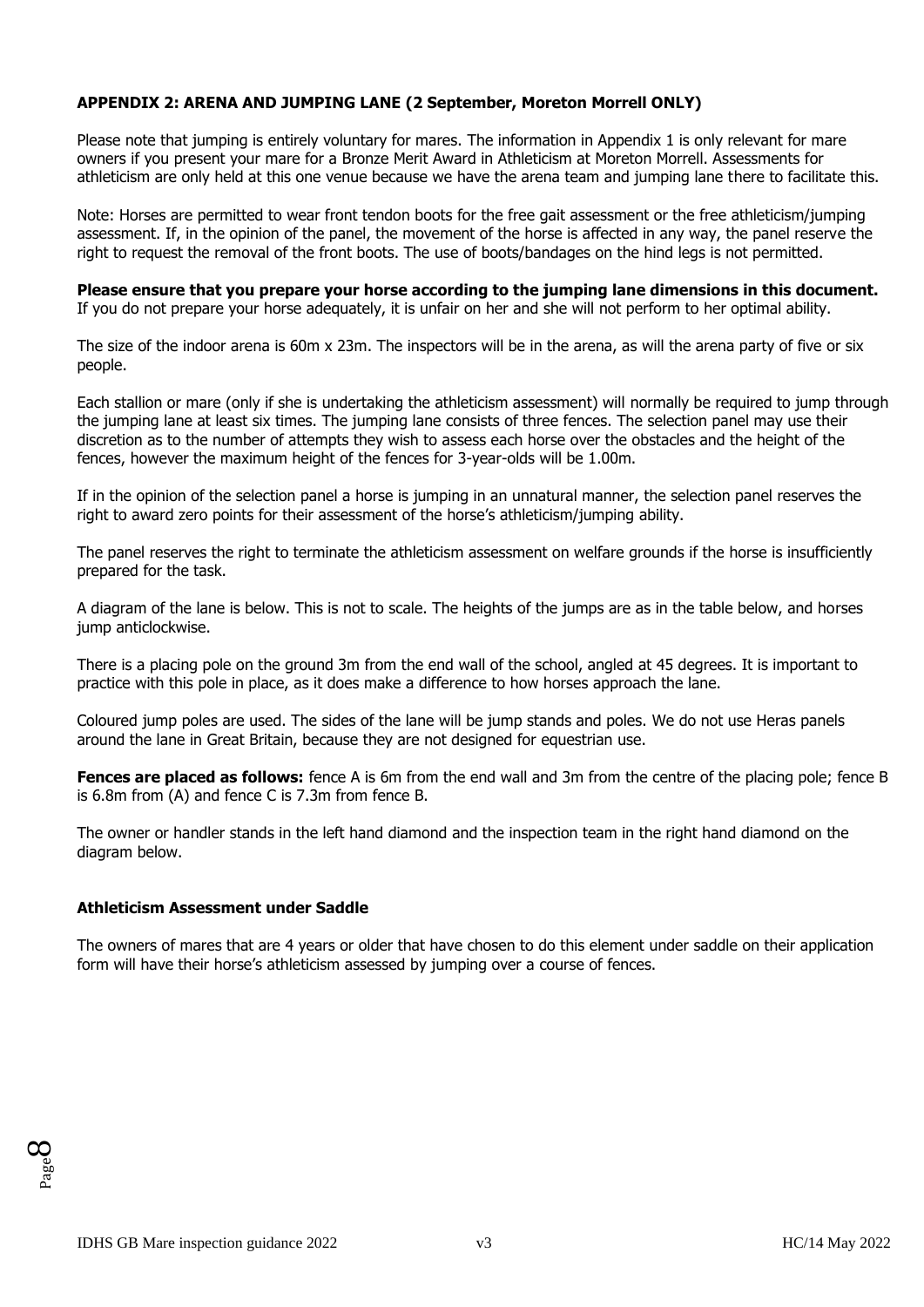

|                  | <b>Height of 1st fence</b> | <b>Height of 2nd fence</b> | <b>Height of 3rd fence</b><br>(oxer)             |
|------------------|----------------------------|----------------------------|--------------------------------------------------|
| Jumping effort 1 | 0.75m                      | 0.75m                      | 0.95m                                            |
| Jumping effort 2 | 0.75m                      | 0.75m                      | 1.0 <sub>m</sub>                                 |
| Jumping effort 3 | 0.75m                      | 0.75m                      | 0.95m<br>0.95 width                              |
| Jumping effort 4 | 0.75m                      | 0.75m                      | 0.9m front pole<br>1.0m back pole<br>1.05m width |

### **APPENDIX 3: The inspection management team: contact details and roles**

**Mailbox:** [inspections@idhsgb.org.uk](mailto:inspections@idhsgb.org.uk)

### **CHIEF INSPECTOR:**

**Mrs Mary Wilson (Trustee),** Rudge Manor Farm, Froxfield, Marlborough, Wiltshire, SN8 2HN, Tel. 01672 520869 Mobile: 07729 516465 Email: [memwilson@hotmail.co.uk](mailto:memwilson@hotmail.co.uk)

- Leads on Breed Standards
- Liaises with the stallion inspection venue
- Coordinates helpers for the stallion inspections
- Liaises with BEF and other equestrian bodies.

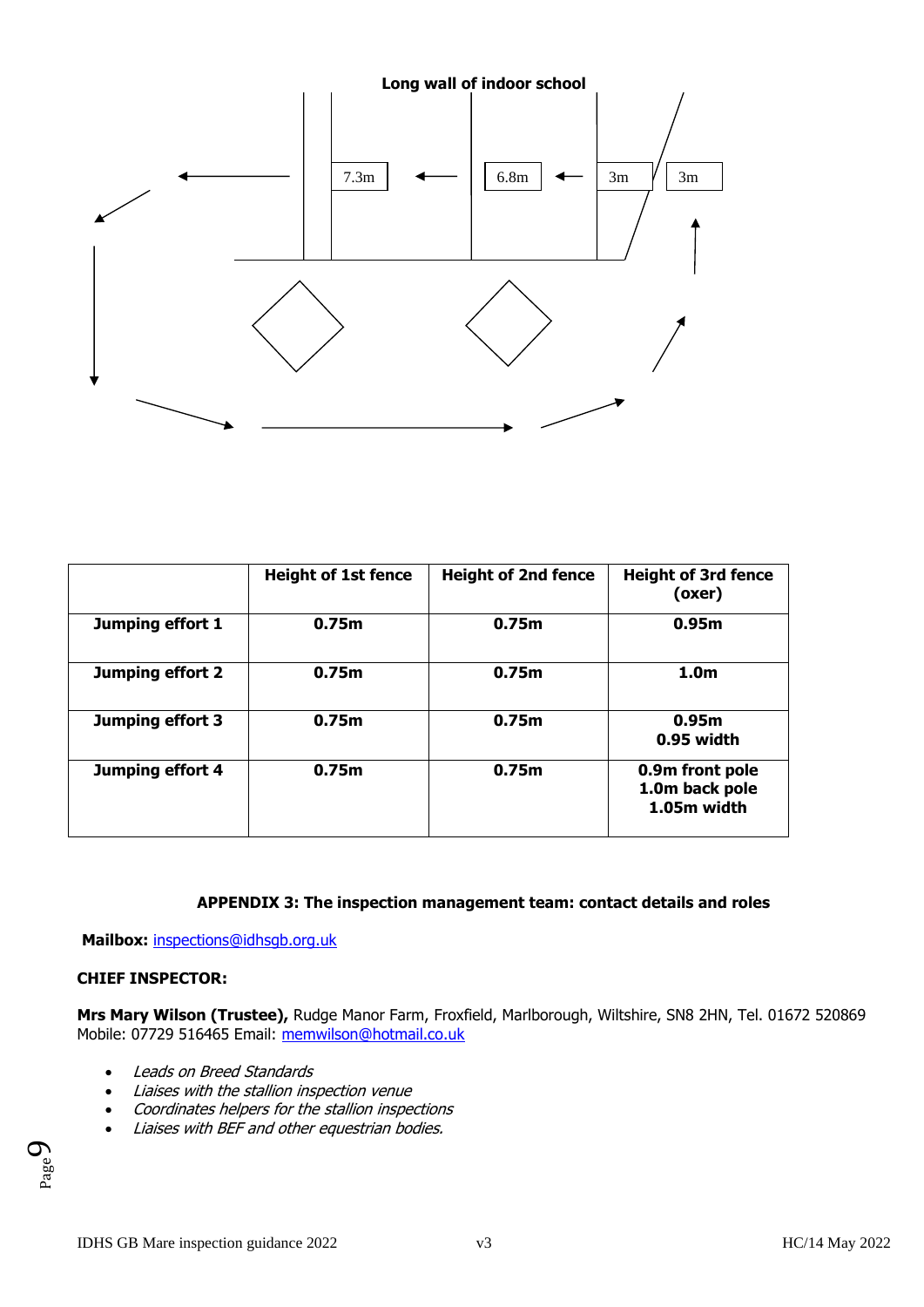### **REGISTRATION AND INSPECTION ADMINISTRATION MANAGER:**

**Mrs Heather Chaplin (Trustee),** Middle Munty Farm, Churchstanton, Taunton, Somerset TA3 7RH. Tel. 01823 601625 (before 6 p.m. please). Email: [chaplinheather51@gmail.c](mailto:chaplinheather51@gmail.)om

- Responds to members' queries about inspection and registration
- Liaises with Defra with regard to legislation and the Minimum Operating Standards
- Attends 826 group meetings of British Passport Issuing Organisations
- Ensures that the Society is compliant with the Horse Sport Ireland and liaises with them regarding registration and inspection rules
- Organises and leads the application process and administrative support for the stallion and mare inspections
- Liaises with the Society's veterinary advisor and the veterinary radiograph panel
- Ensures accurate processing of inspection results
- Ensures that members are supported in dealing with veterinary issues arising during inspection
- Leads the process of producing bar charts after the inspections.

### **INSPECTION ADMINISTRATORS:**

(in line with our data protection policy, only trustees' phone numbers and emails are publically available).

**Mrs Sue Benson:** Provides administrative support at the stallion and mare inspections.

**Mrs Carol Rudd -** Tel. 01625 873662 Mobile 07860 102256. Email: [carol@aerialwired.co.uk](mailto:carol@aerialwired.co.uk)

• Provides administrative support for the stallion and mare inspections

**Mr Graham Chaplin** Provides administrative support for the stallion and mare inspections

# **Veterinary Clerks:**

Mrs Anne Beattie Mrs Sarah Bright-Phillips Mr Graham Chaplin Mr James Noblett Mrs Linda Radice Mrs Shirley Roberts Mrs Ann Weston.

# **SOCIETY ADMINISTRATOR:**

### **Miss Carol Malin**

Email: [admin@idhsgb.org.](mailto:admin@idhsgb.org)uk

- DNA kits
- Annual Breed Show entries
- Covering certificates

### **PASSPORT ADMINISTRATION:**

IDHS(GB) PASSPORTS. Holme House, The Dale, Ainstable, Carlisle CA4 9RH Tel 01768 870523 (Available 9-00am to 5-00pm Monday – Friday) Email: [passports@idhsgb.org.](mailto:passports@idhsgb.com)uk

- Registrations
- Passport updates, including naming, transfers and overstamping of Irish passports where the horse is resident in the UK
- Duplicate passports
- Membership

 $_{\rm Page}10$ 

• Phone enquiries.